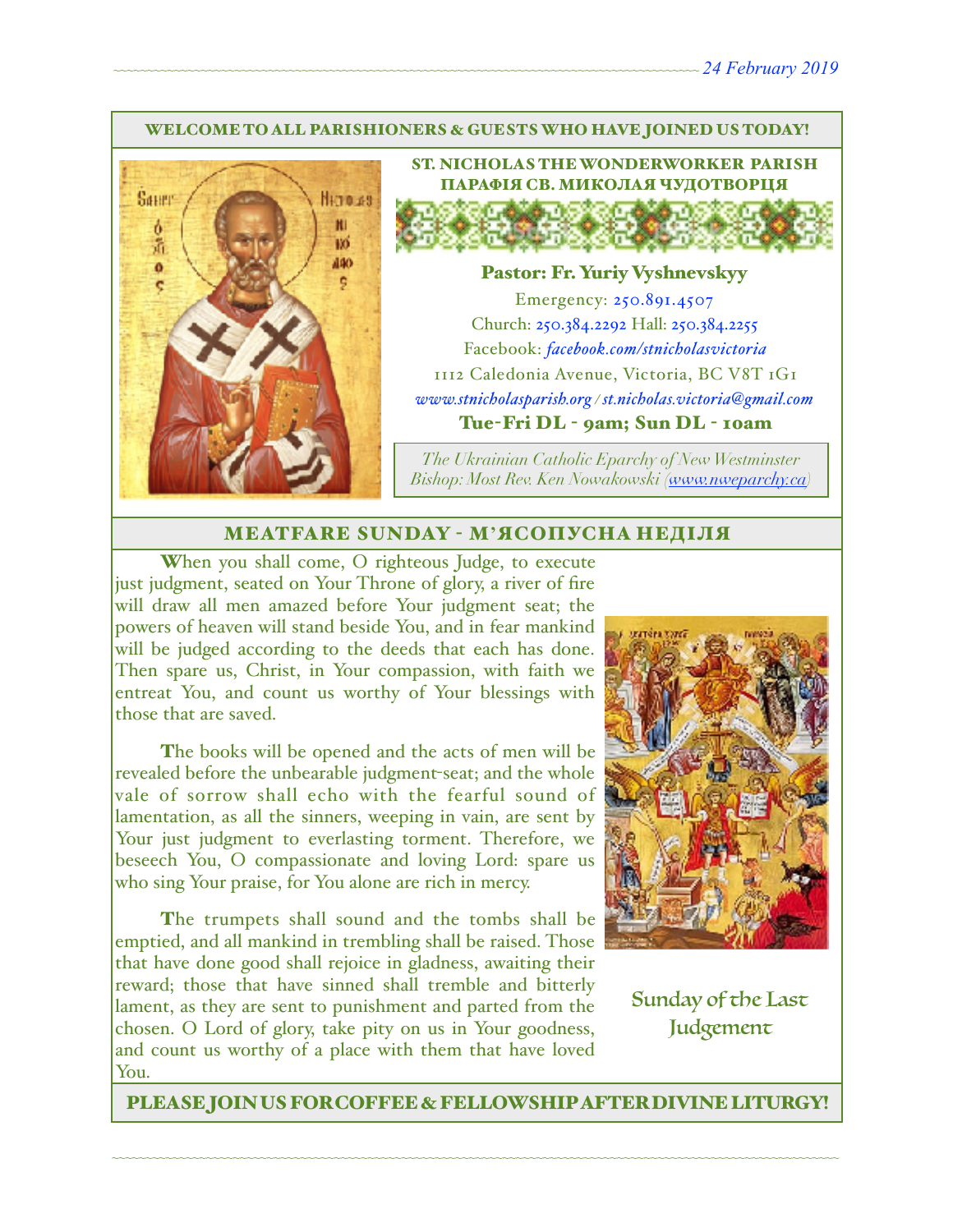| <b>SUNDAY HYMNS</b>                                                                                                                                                                                                                                                                                                                                                                                                                                                                                                                                                                                                                                                                                                                                                                                                                                    |                                                                         |                                                                         |                                                   |                       |          |  |  |
|--------------------------------------------------------------------------------------------------------------------------------------------------------------------------------------------------------------------------------------------------------------------------------------------------------------------------------------------------------------------------------------------------------------------------------------------------------------------------------------------------------------------------------------------------------------------------------------------------------------------------------------------------------------------------------------------------------------------------------------------------------------------------------------------------------------------------------------------------------|-------------------------------------------------------------------------|-------------------------------------------------------------------------|---------------------------------------------------|-----------------------|----------|--|--|
| <b>OPENING HYMN</b>                                                                                                                                                                                                                                                                                                                                                                                                                                                                                                                                                                                                                                                                                                                                                                                                                                    |                                                                         | When You Shall Come pg. 1004 (Anthology of Worship)                     |                                                   |                       |          |  |  |
| <b>COMMUNION HYMN</b>                                                                                                                                                                                                                                                                                                                                                                                                                                                                                                                                                                                                                                                                                                                                                                                                                                  |                                                                         | Тіло Христове / Let Me Receive You pg. 258-259                          |                                                   |                       |          |  |  |
| <b>CLOSING HYMN</b>                                                                                                                                                                                                                                                                                                                                                                                                                                                                                                                                                                                                                                                                                                                                                                                                                                    |                                                                         | На Вавилонських Ріках рд. 138                                           |                                                   |                       |          |  |  |
|                                                                                                                                                                                                                                                                                                                                                                                                                                                                                                                                                                                                                                                                                                                                                                                                                                                        |                                                                         |                                                                         | Please join us today in singing our Sunday hymns! |                       |          |  |  |
| <b>SUNDAY &amp; DAILY SCHEDULE</b>                                                                                                                                                                                                                                                                                                                                                                                                                                                                                                                                                                                                                                                                                                                                                                                                                     |                                                                         |                                                                         |                                                   |                       |          |  |  |
| <b>SUNDAY, February 24</b>                                                                                                                                                                                                                                                                                                                                                                                                                                                                                                                                                                                                                                                                                                                                                                                                                             |                                                                         | Divine Liturgy - for the Parishioners of St Nicholas Parish             |                                                   |                       | 10:00 AM |  |  |
| <b>MONDAY, February 25</b>                                                                                                                                                                                                                                                                                                                                                                                                                                                                                                                                                                                                                                                                                                                                                                                                                             |                                                                         | <b>NO SERVICESS</b>                                                     |                                                   |                       |          |  |  |
| TUESDAY, February 26                                                                                                                                                                                                                                                                                                                                                                                                                                                                                                                                                                                                                                                                                                                                                                                                                                   |                                                                         | Divine Liturgy of St. John Chrysostom                                   |                                                   | 9:00 AM               |          |  |  |
| <b>WEDNESDAY, February 27</b>                                                                                                                                                                                                                                                                                                                                                                                                                                                                                                                                                                                                                                                                                                                                                                                                                          |                                                                         | Divine Liturgy of St. John Chrysostom                                   |                                                   | 9:00 AM               |          |  |  |
| <b>THURSDAY, February 28</b>                                                                                                                                                                                                                                                                                                                                                                                                                                                                                                                                                                                                                                                                                                                                                                                                                           |                                                                         | Divine Liturgy of St. John Chrysostom                                   |                                                   | 9:00 AM               |          |  |  |
| FRIDAY, March 1                                                                                                                                                                                                                                                                                                                                                                                                                                                                                                                                                                                                                                                                                                                                                                                                                                        |                                                                         | Divine Liturgy of St. John Chrysostom                                   |                                                   | 9:00 AM               |          |  |  |
| <b>SATURDAY, March 2</b>                                                                                                                                                                                                                                                                                                                                                                                                                                                                                                                                                                                                                                                                                                                                                                                                                               |                                                                         | <b>NO SERVICESS</b>                                                     |                                                   |                       |          |  |  |
| <b>SUNDAY, March 3</b>                                                                                                                                                                                                                                                                                                                                                                                                                                                                                                                                                                                                                                                                                                                                                                                                                                 |                                                                         | Divine Liturgy - for the Parishioners of St Nicholas Parish<br>10:00 AM |                                                   |                       |          |  |  |
| Please Note: to request a Divine Liturgy for a special intention, please see Fr. Yuriy to arrange for it!                                                                                                                                                                                                                                                                                                                                                                                                                                                                                                                                                                                                                                                                                                                                              |                                                                         |                                                                         |                                                   |                       |          |  |  |
| <b>SUNDAY EPISTLE READERS</b>                                                                                                                                                                                                                                                                                                                                                                                                                                                                                                                                                                                                                                                                                                                                                                                                                          |                                                                         |                                                                         |                                                   |                       |          |  |  |
| <b>DATE</b>                                                                                                                                                                                                                                                                                                                                                                                                                                                                                                                                                                                                                                                                                                                                                                                                                                            | <b>READING</b>                                                          |                                                                         | <b>UKRAINIAN</b>                                  | <b>ENGLISH</b>        |          |  |  |
| <b>SUNDAY, February 24</b>                                                                                                                                                                                                                                                                                                                                                                                                                                                                                                                                                                                                                                                                                                                                                                                                                             | 1 Cor. 8:8-9:2                                                          |                                                                         | Kateryna Yaremyn                                  | <b>Robert Herchak</b> |          |  |  |
| <b>SUNDAY, March 3</b>                                                                                                                                                                                                                                                                                                                                                                                                                                                                                                                                                                                                                                                                                                                                                                                                                                 | Rm. 13:11-14:4                                                          |                                                                         | Glikeria Iwanuck                                  | <b>Bryan Melnyk</b>   |          |  |  |
| SUNDAY, March 10                                                                                                                                                                                                                                                                                                                                                                                                                                                                                                                                                                                                                                                                                                                                                                                                                                       | Heb.11:24-26;32-40                                                      |                                                                         | Motria Koropecky                                  | Carol Chapman         |          |  |  |
| SUNDAY, March 17                                                                                                                                                                                                                                                                                                                                                                                                                                                                                                                                                                                                                                                                                                                                                                                                                                       | Heb.1:10-2:3                                                            |                                                                         | Yuliya Pelekhata                                  | Peter Iwanuck         |          |  |  |
|                                                                                                                                                                                                                                                                                                                                                                                                                                                                                                                                                                                                                                                                                                                                                                                                                                                        | Thank you, Epistle readers, for your service in proclaiming God's Word! |                                                                         |                                                   |                       |          |  |  |
| <b>2018 PARISH COUNCIL EXECUTIVE</b><br><b>PASTORAL MINISTRY &amp; HOLY MYSTERIES</b>                                                                                                                                                                                                                                                                                                                                                                                                                                                                                                                                                                                                                                                                                                                                                                  |                                                                         |                                                                         |                                                   |                       |          |  |  |
| VICE-CHAIRPERSONRichard DeMerchant - 250.893.3484<br>BAPTISMSby appointment  <br>SECRETARYLuba Kucharyshyn - 780.476.4260<br>MARRIAGESsix months notice should<br>be given to the parish priest, and he should be<br>FINANCIAL SECRETARYDavid Newberry - 250.598.8197<br>contacted before any other arrangements are made<br>FUNDRAISING/HALL RENTALRobert Herchak - 250.386.7872<br>FUNERALSby appointment<br>LITURGICAL COMMITTEEMotria Koropecky - 250.658.3051<br>MEMBER AT LARGEWayne Saunders - 780.710.2027                                                                                                                                                                                                                                                                                                                                     |                                                                         |                                                                         |                                                   |                       |          |  |  |
| Bequests & Wills: Leaving a bequeath is a process of giving a donation through your will. It is<br>simply a distribution from your estate to a charitable organization through your last will and testament. It<br>can be as small or as large a donation as you wish. It is important that you talk to your lawyer about the<br>process. In your kindness please remember St Nicholas the Wonderworker Ukrainian Catholic Church in<br>your bequeath and will. If anyone wishes to make such a bequeath in their will, the following clause may<br>be included or added to a will: "I give, devise, and bequeath to St Nicholas the Wonderworker Ukrainian<br>Catholic Parish - 1112 Caledonia Avenue, Victoria BC, V8T 1G1, the sum of \$<br>$($ or<br>$%$ of my<br>estate), to be used for the benefit of the parish and it's pastoral activities." |                                                                         |                                                                         |                                                   |                       |          |  |  |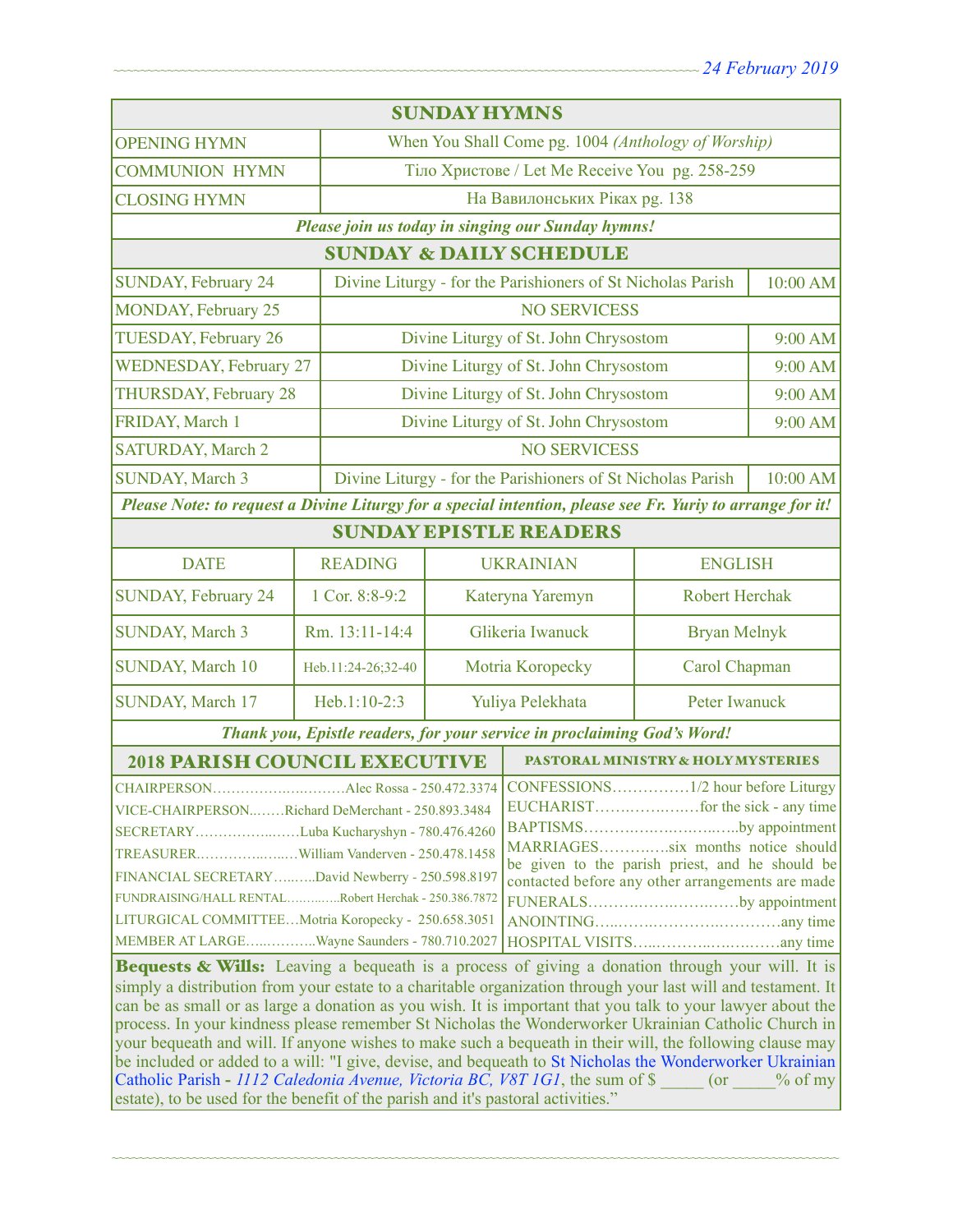## **Vibrant Parish Prayer**

**O** God, Creator of Heaven and Earth! Because of your indescribable love for us, you sent your Only-Begotten Son, Our Lord and Saviour, Jesus Christ - The Way, The Truth, and The Life and our Salvation. In His name, we turn to You. Strengthen our hearts and minds in Christian love and in unity of purpose as we strive to build a Vibrant Parish. Give us the grace to model our lives according to the Word of God. Instill in us the desire to pray and to celebrate the Holy Mysteries as one Christian Family in our Parish Community. Inspire us to follow Your great command to be a servant to the less fortunate among us! Grant this, O Lord, through the mercies and love for mankind of Your Only-Begotten Son with whom You are blessed, together with Your All-Holy, Good and Life-Giving Spirit, now and forever and ever. Amen!



## **St. Nicholas Parish**

**A Place To Encounter The Living Christ** Through the word, the Holy Mysteries & Prayer, Serving One's Neighbor, Leadership Fostering & Serving Unity and Missionary Spirit (His Beatitude Sviatoslav)



### **Молитва Живої Парафії**

**Г**осподи Ісусе Христе, Пастирю Добрий, як колись Ти пригорнув заблуканих овечок, щоб вони пізнали Твій голос і були Твоїм стадом, так і сьогодні глянь ласкаво з небесних висот на нашу парафію та зішли на неї Твого Святого Духа, щоб вона була місцем пізнання радості Доброї Новини. Скріплюй нас Твоєю присутністю та єднай нас кожночасно в молитві. Даруй нам духа служіння ближньому, щоб у нашій парафії кожний міг зустріти Тебе, милостивого Бога. Благослови наш духовний провід Твоєю мудрістю і дай, щоб ніхто з нас не шкодував ні часу, ні талантів, ні матеріальних дібр для розбудови Твого царства. Єднай нас у мирі та злагоді, щоб ми були Твоєю спільнотою любові. Всели в нас місійного духа, щоб ми стали тим світилом євангельського слова, молитви і добрих діл, що кличе кожного до участі в Божественному житті, щоб славилося, Спасе, Твоє Ім'я з безначальним Твоїм Отцем та пресвятим, благим і животворящим Твоїм Духом нині, і повсякчас, і на віки віків. Амінь.

## DIVINE LITURGY PROPERS

*The Divine Liturgy - An Anthology for Worship: Liturgy - pg. 270-318; propers - pg. 353, 610, 816 The Liturgy prescribed for today is that of St. John Chrysostom.* 

**Troparion, Tone 7:** By Your cross You destroyed death;\* You opened Paradise to the thief;\* You changed the lamentation of the myrrh-bearers to joy,\* and charged the apostles to proclaim\* that You are risen, O Christ our God,\* offering great mercy to the world.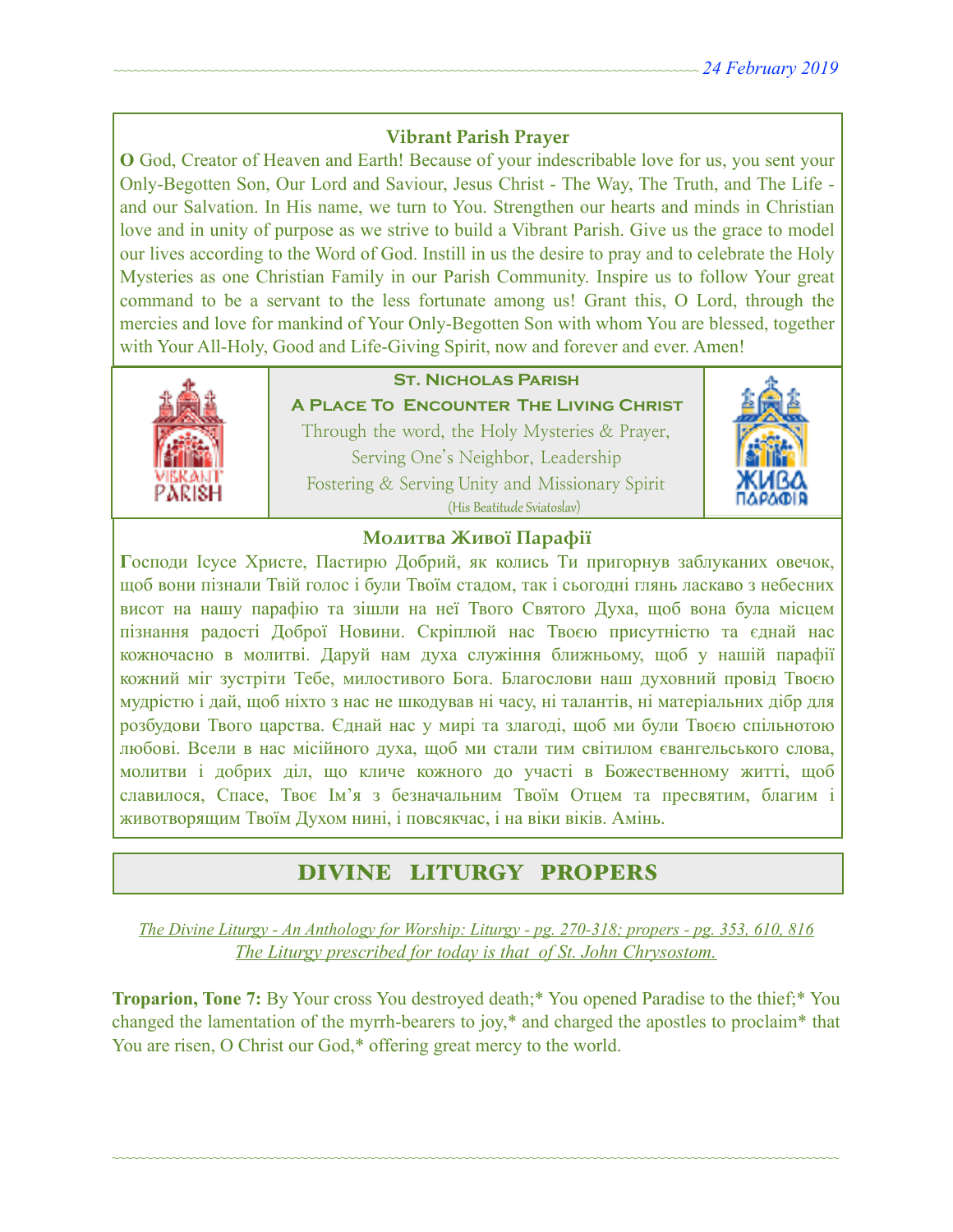**Troparion, Tone 4:** The head f the Forerunner has dawned from the earth\* shedding rays of incorruption and healing on those who believe;\* from on high it assembles the multitude of angels,\* from below it summons the human race\* to glorify Christ God with one voice.

**Glory: Kontakion, Tone 2:** O Forerunner of Grace and prophet of God,\* having obtained your head from the earth like a sacred rose,<sup>\*</sup> we always receive gifts of healing;<sup>\*</sup> for again as of old you proclaim repentance in the world.

**Now: Kontakion, Tone 1:** When You come on earth, O God, in glory,\* and the universe trembles,\* while the river of fire flows before the seat of judgement,\* and the books are opened and all secrets disclosed,\* then deliver me from the unquenchable fire,\* and count me worthy to stand at Your right hand,\* O Judge who are most just.

**Prokeimenon, Tone 3:** Great is our Lord and great is His strength;<sup>\*</sup> and of His knowledge there is no end. *Verse:* Praise the Lord, for a psalm is good; may praise be sweet to Him.

**Prokeimenon, Tone 7:** The just man shall be glad in the Lord and shall hope in Him.

**Epistle - 1 Corinthians 8:8-9:2 - A Reading from the first Letter of Saint Apostle Paul to Corinthians:** Brothers and sisters, 'food will not bring us close to God.' We are no worse off if we do not eat, and no better off if we do. But take care that this liberty of yours does not somehow become a stumbling-block to the weak. For if others see you, who possess knowledge, eating in the temple of an idol, might they not, since their conscience is weak, be encouraged to the point of eating food sacrificed to idols? So by your knowledge those weak believers for whom Christ died are destroyed. But when you thus sin against members of your family, and wound their conscience when it is weak, you sin against Christ. Therefore, if food is a cause of their falling, I will never eat meat, so that I may not cause one of them to fall. Am I not free? Am I not an apostle? Have I not seen Jesus our Lord? Are you not my work in the Lord? If I am not an apostle to others, at least I am to you; for you are the seal of my apostleship in the Lord.

**Alleluia, Tone 8:** *Verse:* Come, let us rejoice in the Lord; let us acclaim God our Saviour. *Verse:*  Let us come before His face with praise, and acclaim Him in psalms. *Verse:* The just man shall flourish like the palm tree; and he shall grow like the cedar in Lebanon. *Verse:* They who are planted in the house of the Lord shall flourish the courts of our God.

**Gospel - Matthew 25:31-46 -** The Lord said: "When the Son of Man comes in his glory, and all the angels with him, he will sit upon his glorious throne, and all the nations will be assembled before him. And he will separate them one from another, as a shepherd separates the sheep from the goats. He will place the sheep on his right and the goats on his left. Then the king will say to those on his right, 'Come, you who are blessed by my Father. Inherit the kingdom prepared for you from the foundation of the world. For I was hungry and you gave me food, I was thirsty and you gave me drink, a stranger and you welcomed me, naked and you clothed me, ill and you cared for me, in prison and you visited me.' Then the righteous will answer him and say, 'Lord,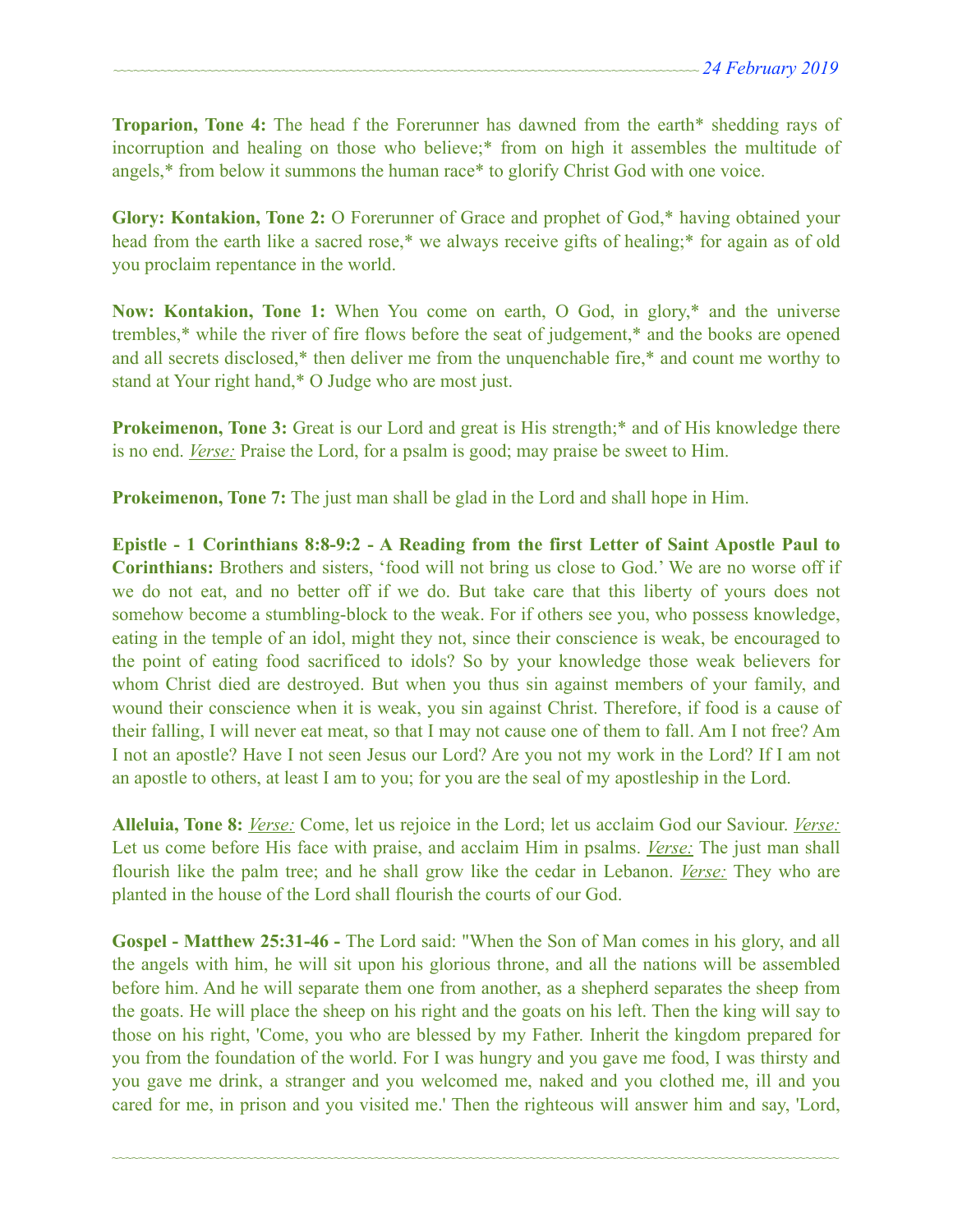when did we see you hungry and feed you, or thirsty and give you drink? When did we see you a stranger and welcome you, or naked and clothe you? When did we see you ill or in prison, and visit you?' And the king will say to them in reply, 'Amen, I say to you, whatever you did for one of these least brothers of mine, you did for me.' Then he will say to those on his left, 'Depart from me, you accursed, into the eternal fire prepared for the devil and his angels. For I was hungry and you gave me no food, I was thirsty and you gave me no drink, a stranger and you gave me no welcome, naked and you gave me no clothing, ill and in prison, and you did not care for me.' Then they will answer and say, 'Lord, when did we see you hungry or thirsty or a stranger or naked or ill or in prison, and not minister to your needs?' He will answer them, 'Amen, I say to you, what you did not do for one of these least ones, you did not do for me.' And these will go off to eternal punishment, but the righteous to eternal life."

**Communion Hymn:** Praise the Lord from the heavens;\* praise Him in the highest.\* Rejoice in the Lord, O you just;\* praise befits the righteous.\* The just man shall be in everlasting remembrance;\* of evil hearsay he shall have no fear.\* Alleluia, alleluia,\* alleluia.

**Prayer After Holy Communion:** Having been made worthy to partake in a mystical way of Your immaculate Body and precious Blood, O Christ our God, I acclaim and bless, worship and glorify You, and proclaim the greatness of Your saving acts, now and for ever and ever. Amen. *(more Prayers After Holy Communion on pg. 324-326 in the Anthology book).* 

### $\left| \diamond \right| \diamond \left| \diamond \right|$

**Тропар, глас 7:** 3нищив Ти хрестом Твоїм смерть,\* відчинив розбійникові рай,\* мироносицям плач на радість перемінив\* і апостолам звелів проповідувати,\* що воскрес Ти, Христе Боже,\* даючи світові велику милість.

**Слава: І нині: Кондак, глас 1:** Коли прийдеш, Боже, на землю зо славою\* і затрепече все,\* а ріка вогненна потече перед судищем,\* і книги розгортаються, і таємне з'являється,\* – тоді ізбав мене від вогню невгасимого\* і сподоби мене праворуч тебе стати,\* Судде найправедніший.

**Прокімен, глас 3:** Великий Господь наш і велика сила його,\* і розумові його немає міри. *Стих:* Хваліте Господа, бо благий псалом, Богові нашому нехай солодке буде хваління.

**Апостол - 1 Коринтян 8:8-9:2 - До Коринтян перше послання Святого Апостола Павла читання:** Браття і сестри, страва не зближує нас до Бога: коли не їмо, не втрачаємо нічого, ані коли їмо, не набуваємо нічого. Але глядіть, щоб оця ваша свобода не стала причиною падіння для слабких. Бо коли хтось побачить тебе, що маєш знання, як ти у капищі сів за стіл, то чи ж його сумління, бувши слабке, не буде заохочене їсти ідольські жертви? Таким то чином твоє знання погубить немічного брата, за якого Христос помер. Грішивши так проти братів і ранивши їх слабовите сумління, ви грішите проти Христа. Тому, якщо страва призводить брата мого до гріха, повік не буду їсти м'яса, щоб не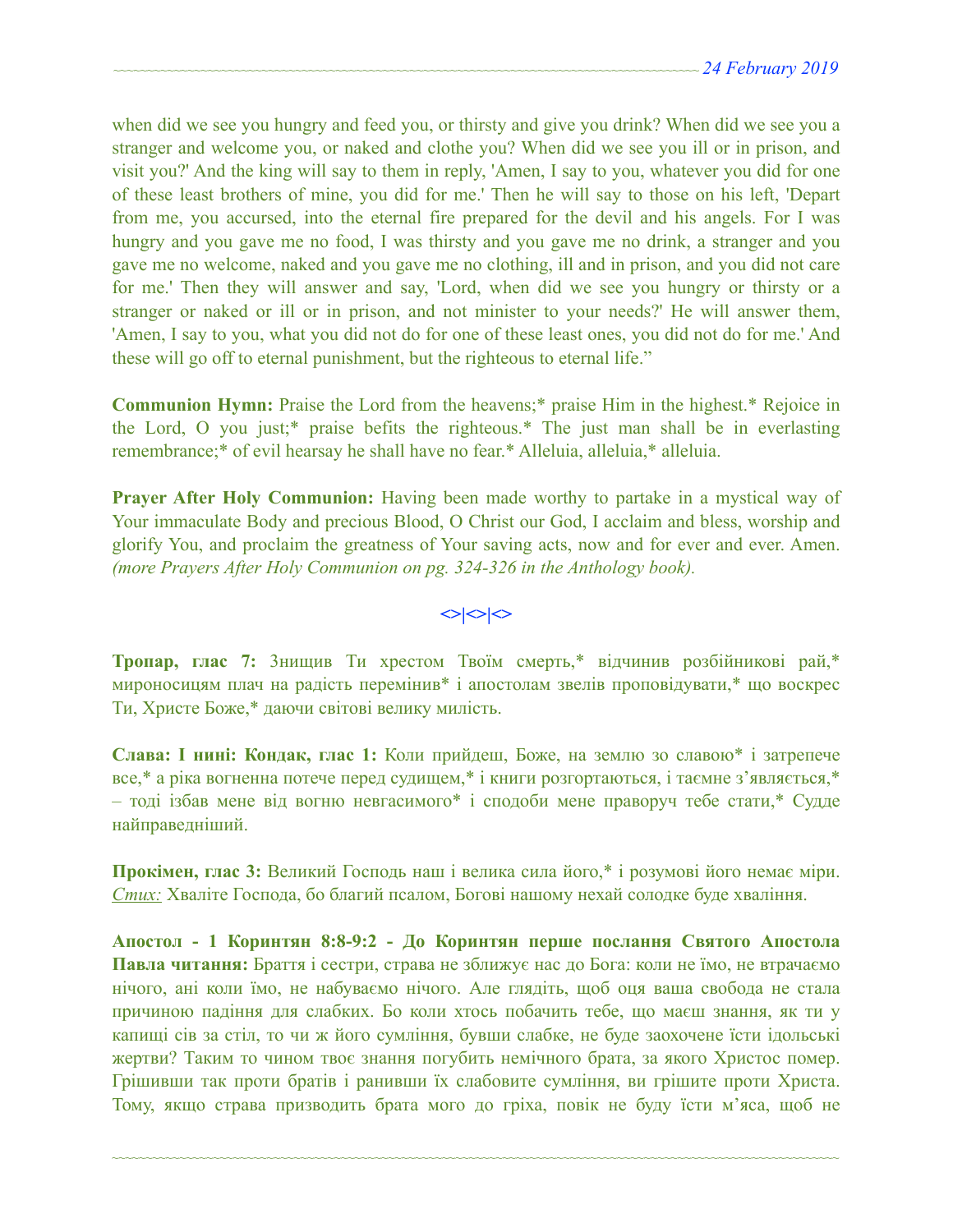спокушувати мого брата. Хіба я не вільний? Хіба я не апостол? Хіба я Ісуса, Господа нашого, не бачив? Хіба ви не моє діло у Господі? Коли іншим я не апостол, то бодай вам, бо ви, у Господі, є достовірним доказом мого апостольства.

**Алилуя, глас 8:** *Стих:* Прийдіте, возрадуємося Господеві, воскликнім Богу, Спасителеві нашому. *Стих:* Ідім перед лицем його з ісповіданням і псалмами воскликніть йому.

**Євангеліє - Матея 25:31-46 -** Сказав Господь: "Якже прийде Син Чоловічий у своїй славі, й ангели всі з ним, тоді він сяде на престолі своєї слави. І зберуться перед ним усі народи, і він відлучить їх одних від одних, як пастух відлучує овець від козлів; і поставить овець праворуч себе, а козлів ліворуч. Тоді цар скаже тим, що праворуч нього: Прийдіть, благословенні Отця мого, візьміть у спадщину Царство, що було приготоване вам від створення світу. Бо я голодував, і ви дали мені їсти; мав спрагу, і ви мене напоїли; чужинцем був, і ви мене прийняли; нагий, і ви мене одягли; хворий, і ви навідались до мене; у тюрмі був, і ви прийшли до мене. Тоді озвуться праведні до нього: Господи, коли ми бачили тебе голодним і нагодували, спрагненим і напоїли? Коли ми бачили тебе чужинцем і прийняли, або нагим і одягнули? Коли ми бачили тебе недужим чи в тюрмі й прийшли до тебе? А цар, відповідаючи їм, скаже: Істинно кажу вам: усе, що ви зробили одному з моїх братів найменших – ви мені зробили. Тоді скаже й тим, що ліворуч: Ідіть від мене геть, прокляті, в вогонь вічний, приготований дияволові й ангелам його; бо голодував я, і ви не дали мені їсти; мав спрагу, і ви мене не напоїли; був чужинцем, і ви мене не прийняли; нагим, і ви мене не одягнули; недужим і в тюрмі, і не навідались до мене. Тоді озвуться і ті, кажучи: Господи, коли ми бачили тебе голодним або спраглим, чужинцем або нагим, недужим або в тюрмі, і тобі не послужили? А він відповість їм: Істинно кажу вам: те, чого ви не зробили одному з моїх братів найменших – мені також ви того не зробили. І підуть ті на вічну кару, а праведники – на життя вічне."

**Причасний:** Хваліте Господа з небес,\* хваліте Його на висотах. Радуйтеся, праведні, у Господі,\* правим належить похвала. Алилуя, aлилуя, aлилуя!

**Молитва По Святім Причастю:** Таїнственно удостоївшись бути причасником Твого пречистого тіла і чесної крови, Христе Боже, оспівую і благословлю, поклоняюся, і славлю, і величаю спасіння Твої, Господи, нині і повсякчас, і на віки вічні. Амінь. *(більше Молитов По Святім Причастю на ст. 80-87 в маленькій книжечці "Божественна Літургія")*.

# ANNOUNCEMENTS

✦**HAPPY BIRTHDAY** to WAYNE SAUNDERS and all those who celebrated their birthdays this past week. May the Lord Our God continue to bless you abundantly and the Holy Mother of God protects you at all times. Многая Літа!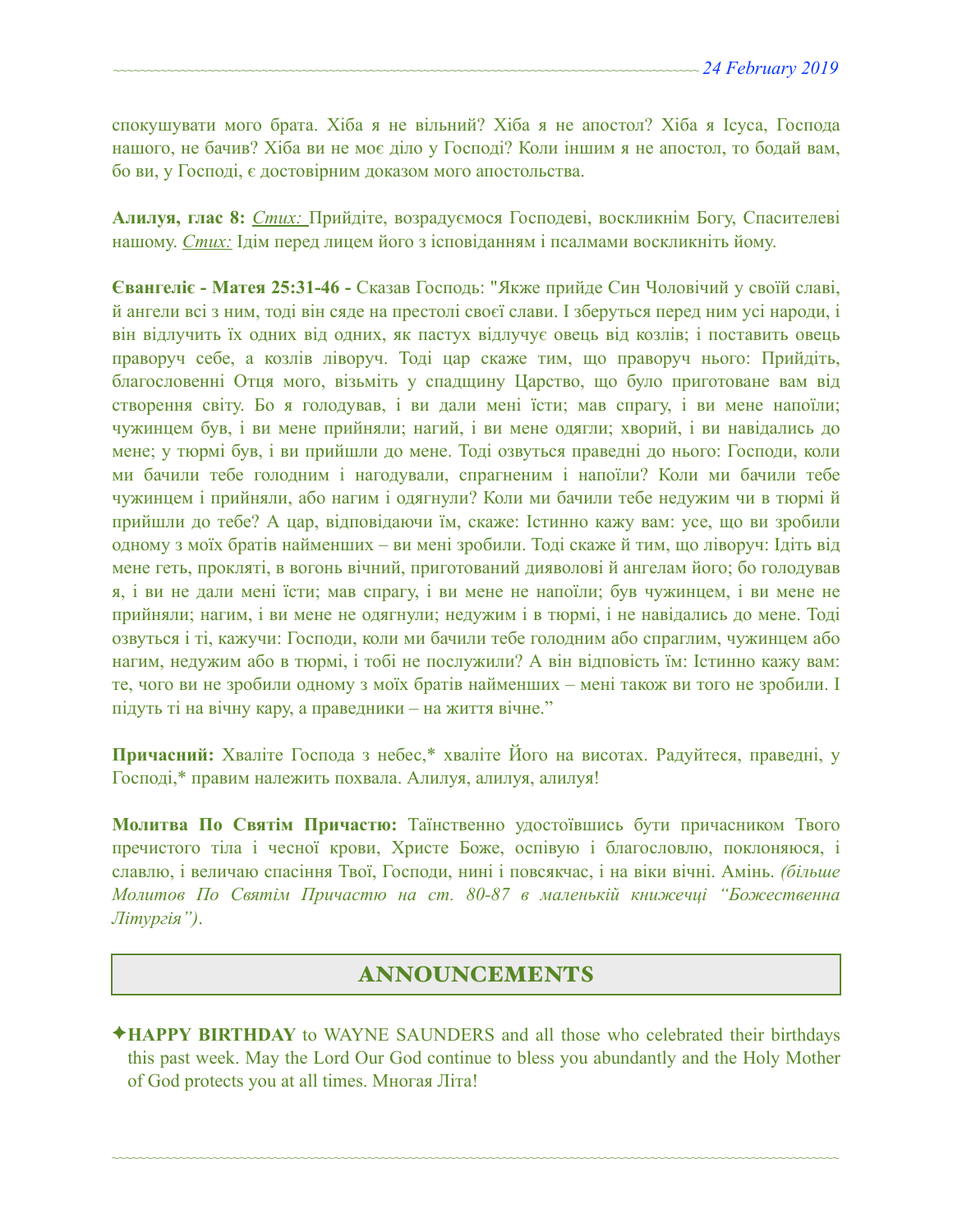- ✦**FIRST CONFESSION & SOLEMN HOLY COMMUNION PREPARATION:** Dear friends, as of the first Sunday of lent St. Nicholas parish will be having classes preparing children 7 years of age or older for their first sacrament of Confession and their Solemn Holy Communion. If you have a child in your family or maybe you know someone that would like their child to receive these sacraments please let us know. The classes will be taking place during 6 Sundays of Lent: March 10, 17, 24 31 and April 7, 14 (the classes will be taking place during Liturgy (0.5 hrs) & after Liturgy (0.5 hrs). For more information and to register please contact Marian Chalifoux @ 250.383.9374 or Fr. Yuriy at 250.384.2292 or [st.nicholas.victoria@gmail.com](mailto:st.nicholas.victoria@gmail.com)
- ✦**PRAYER REQUEST:** Please keep in your prayers GORD HRYHORYSHEN and other members of our parish, our family and friends who are ailing, in hospitals, nursing homes and those who are not able to join actively in their community.
- ✦**ST. NICHOLAS BOOK STORE:** The Divine Liturgy An Anthology of Worship **\$25**; "Christ Our Pascha" Catechism of the Ukrainian Catholic Church/"Христос Наша Пасха" Катехизм Української Католицької Церкви - **\$25**; "Sing to Our God" hymn book - **\$15**; Молитовник "Прийдіте Поклонімся" - **\$10;** "The Rosary - The Prayer Rule of the Mother of God in the Ukrainian Catholic Church" - **\$10.**
- ✦**PARISH CALENDAR OF BIRTHDAYS & ANNIVERSARIES:** If you would like to be included in our Parish Calendar of Birthday and Anniversary celebrations, please put date in our calendar located at the church vestibule. Each week, we will list the names in our parish bulletin so we can celebrate these happy occasions together!
- ✦**JOIN OUR CHOIR:** Do you enjoy singing? Please consider joining our St Nicholas Parish Choir and remember that we ALWAYS looking for new members! Contact Motria Koropecky for details at 250.658.3051.
- ✦**CATECHISM ANNOUNCEMENT:** "*And they were bringing to Him also the infants, in order that He may be touching them; but after the disciples saw it, they rebuked them. But Jesus called them to Himself and said, Let alone the little children to come to Me, and cease hindering them; for of such is the kingdom of God*." We are happy to welcome all children to our St. Nicholas The Wonderworker catechism program. Weekly classes are scheduled Sunday morning during Divine Liturgy. We want your children to learn more about their Catholic faith, sacred scripture, feast days, and religious practices and customs of the Ukrainian Catholic church. If you have any questions, please do not hesitate to contact Marian Chalifoux at 250.507.1005.
- ✦**THRIFTY'S PRE-PAID FOOD CARDS** We all have to buy groceries. Why not have 6% of it returned back to the church at no extra charge! Cards are available in \$100, \$200, and \$500 denominations. Talk to Alec after today's liturgy to pre- order your cards. We need to sell A LOT of them! We encourage you to consider purchasing them for yourselves as gifts too.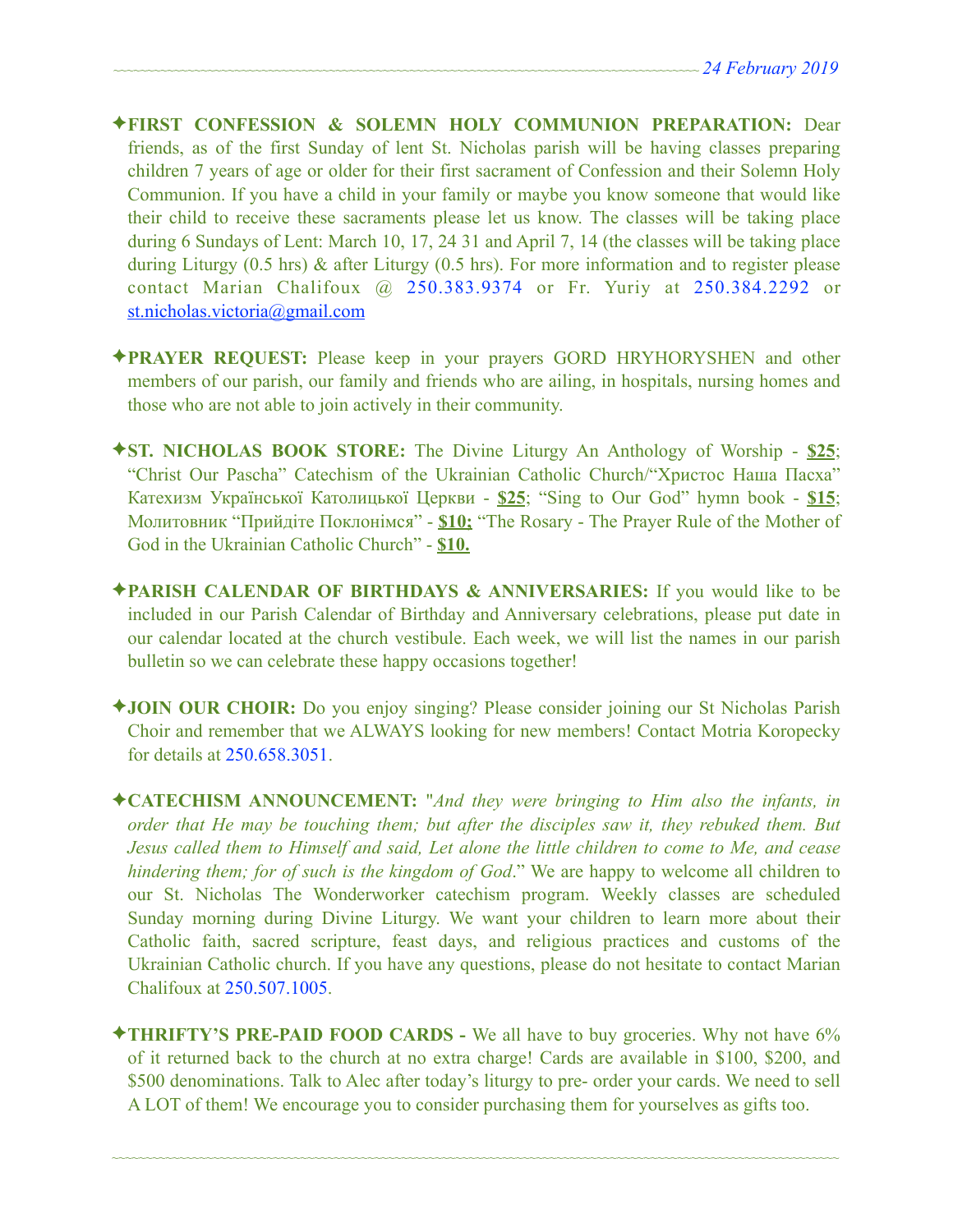- ✦**BE A STEWARD:** Have you ever wondered what more can you do to help our parish? Here are some suggestions: **Steward** of property security; **Steward** of grounds cleaning; **Steward** of cleaning church; **Steward** of church linen; **Steward** of outreach; **Steward** of caring; **Steward** of prayer; **Steward** of service. Quite often, our homebound or senior members, once active in their younger years, want to find purpose in their senior years. It's not only about doing but about "BEING" present to others. Contact Fr. Yuriy **OR** Darlene DeMerchant for more information. You will be amazed how "BEING" can make a difference.
- ✦**PARISH LIBRARY:** please visit our parish library and browse through the books on spirituality, church history, iconography, history of the Ukrainians in Canada, children's books and more… The library is located in the church vestibule. Please use a library book sign out form when borrowing a book.
- ✦**SUNDAY COFFEE VOLUNTEERS** act as hosts and serve light refreshments following the Sunday morning Divine Liturgy, providing an opportunity for the faithful to socialize with friends and visitors following their shared worship experience. We thank all of our parishioners who kind volunteer to serve refreshments. Whether you are new to the Parish, or are a longtime members, please join us for coffee. Please speak with Robert if you would like to volunteer.
- ✦**WE SHARE THE AIR:** Please keep it healthy and fragrant free. Someone in this area is scent-sitive. The chemicals used in scented products can make some people sick, especially those with fragrance sensitivities, asthma, allergies and other respiratory ailments. PLEASE DO NOT \*wear perfume, cologne, lotion, aftershave and other fragrances; \*USE unscented personal care products. Be Sensitive to Others. Thank you for your understanding. *St. Nicholas parish.*
- ✦**FEBRUARY 17, SUNDAY DONATIONS**  Coffee: \$74.25; Vigil lights: \$17.10; Loose collection: \$30.00; Envelope collection: \$657.00; Pre-authorized donations Feb 11 to Feb 17: \$170.00; **TOTAL: \$948.35**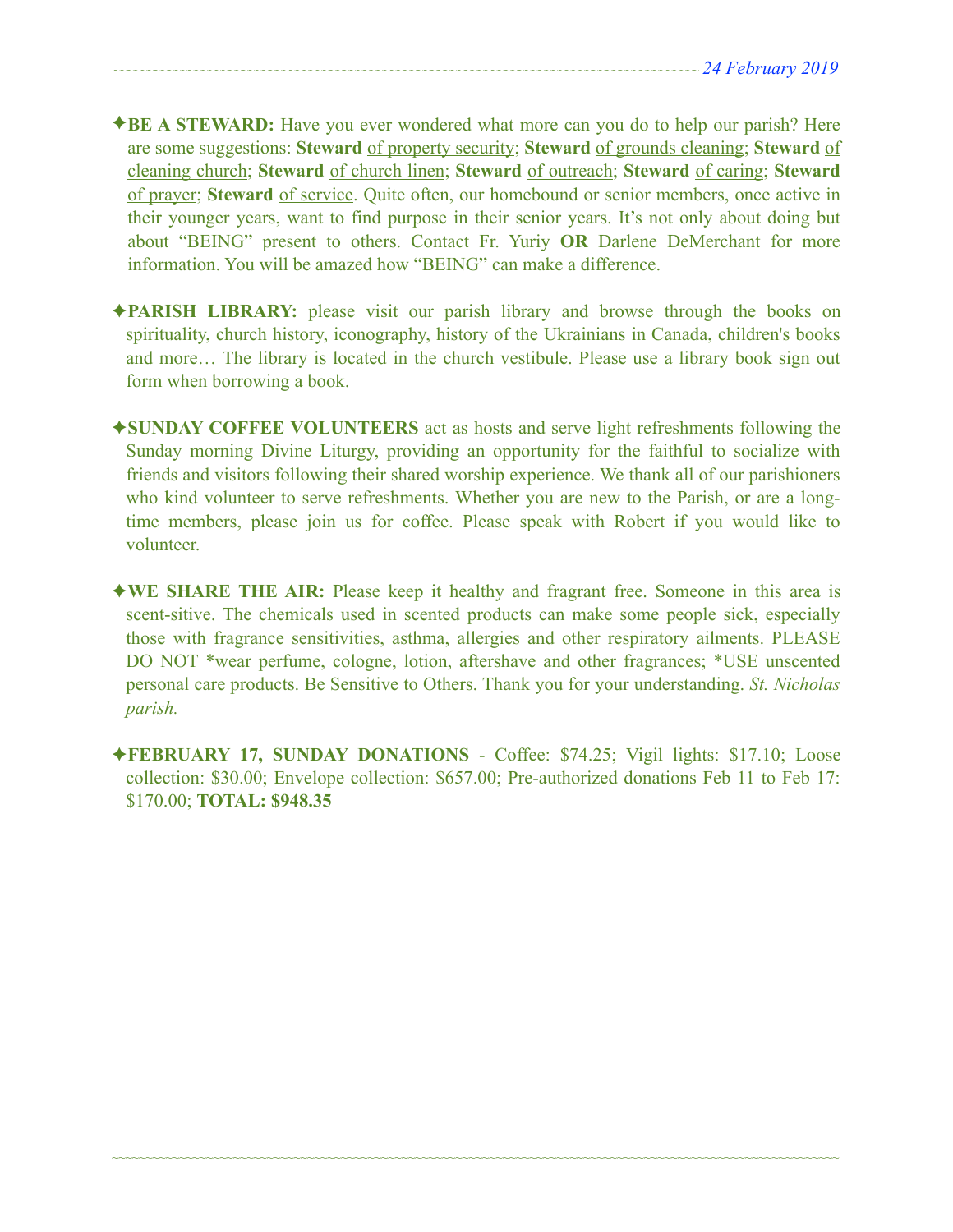# POPE FRANCIS APPOINTS MOST REV. BORYS GUDZIAK AS NEW METROPOLITAN-ARCHBISHOP OF THE UKRAINIAN ARCHEPARCHY OF PHILADELPHIA



On Monday, February 18th, 2019, the Vatican Information Service announced that the Holy Father has appointed Most Rev. Borys Gudziak as Archbishop of Philadelphia for Ukrainians and Metropolitan for the Ukrainian Catholic Church in USA and thus concurring with the recommendation of the appointment offered by the Synod of Ukrainian Catholic Bishops, which met in September of 2018 in Lviv, Ukraine.

 The Archeparchy of Philadelphia was declared by Pope Francis as "sede vacante" following the resignation of Most Rev. Stefan Soroka on April 16, 2018. Most Rev. Andriy Rabiy was named by Pope Francis as the Apostolic Administrator of the Ukrainian Catholic Archeparchy of

Philadelphia until the appointment of the new Metropolitan-Archbishop.

 At the present time Most Rev. Borys Gudziak serves as the eparch of St. Volodymyr the Great Ukrainian Catholic Eparchy, which includes France, Belgium, the Netherlands, Luxemburg and Switzerland. He is the founder and president of the Ukrainian Catholic University in Lviv, Ukraine. In addition, Archbishop Borys is the head of Department of External Church Relations of the Ukrainian Catholic Church.

 Bishop Andriy Rabiy, Apostolic Administrator, Bishop John Bura, Auxiliary Bishop, clergy, monastic orders and faithful of the Archeparchy of Philadelphia wholeheartedly and joyfully welcome the news and invite everyone to the installation of Most Rev. Borys Gudziak as the seventh Metropolitan-Archbishop for the Ukrainian Catholic Archeparchy of Philadelphia, which will take place on Tuesday, June 4, 2019, at the Ukrainian Catholic Cathedral of the Immaculate Conception in Philadelphia, PA.

# THE FIRST AND SECOND FINDING OF THE PRECIOUS HEAD OF THE HOLY, GLORIOUS PROPHET, FORERUNNER AND BAPTIST JOHN

*(Feb. 24)* 

 After the Beheading of the Holy Prophet, Forerunner and Baptist John, his body was buried by disciples in the Samarian city of Sebaste, and his venerable head was hidden by Herodias in an unclean place. Saint Joanna, the wife of King Herod's steward Chuza (Luke 8:3), secretly took the holy head and placed it into a vessel and buried it on the Mount of Olives in one of Herod's properties.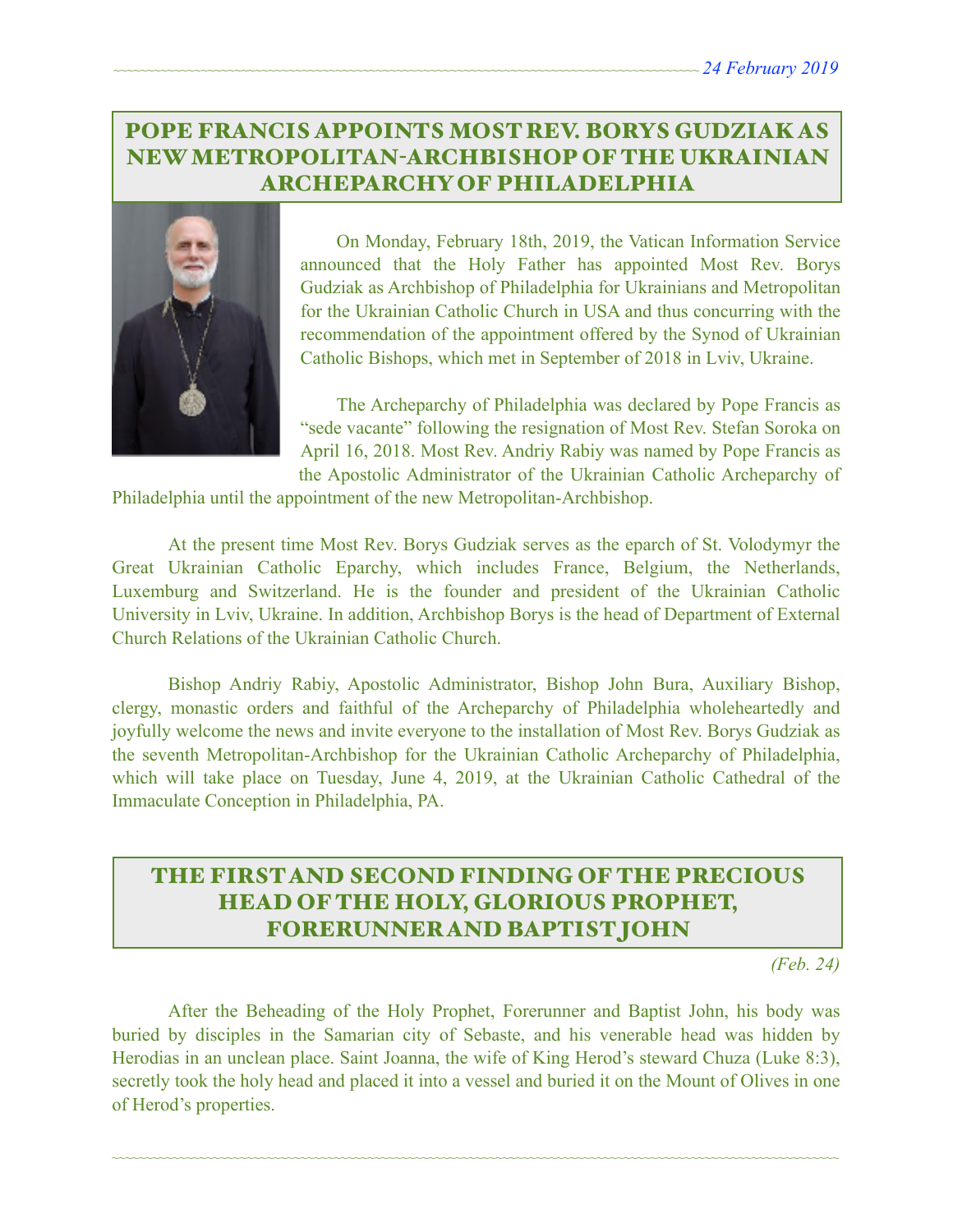

After many years, this property passed into the possession of a government official who became a monk with the name of Innocent. He built a church and a cell there. When they started to dig the foundation, the vessel with the venerable head of John the Baptist was uncovered. Innocent recognized its great holiness from the signs of grace emanating from it. Thus occurred the First Finding of the Head. Innocent preserved it with great piety, but fearful that the holy relic might be abused by unbelievers, before his own death he again hid it in that same place, where it was found. Upon his death the church fell into ruin and was destroyed.

During the days of Saint Constantine the Great, when Christianity began to flourish, the holy Forerunner appeared twice to two monks journeying to Jerusalem on pilgrimage to the holy places, and he revealed the location of his venerable head.

The monks uncovered the holy relic and, placing it into a sack of camel-hair, they proceeded homewards. Along the way they encountered an unnamed potter and gave him the precious burden to carry. Not knowing what he was carrying, the potter continued on his way. But the holy Forerunner appeared to him and ordered him to flee from the careless and lazy monks, with what he held in his hands. The potter concealed himself from the monks and at home he preserved the venerable head with reverence. Before his death he placed it in a water jug and gave it to his sister.

From that time the venerable head was successively preserved by devout Christians, until the priest Eustathius (infected with the Arian heresy) came into possession of it. He beguiled a multitude of the infirm who had been healed by the holy head, ascribing their cures to the fact that it was in the possession of an Arian. When his blasphemy was uncovered, he was compelled to flee. After he buried the holy relic in a cave, near Emesa, the heretic intended to return later and use it for disseminating falsehood. God, however, did not permit this. Pious monks settled in the cave, and then a monastery arose at this place. In the year 452 Saint John the Baptist appeared to Archimandrite Marcellus of this monastery, and indicated where his head was hidden. This became celebrated as the Second Finding. The holy relic was transferred to Emesa, and later to Constantinople.